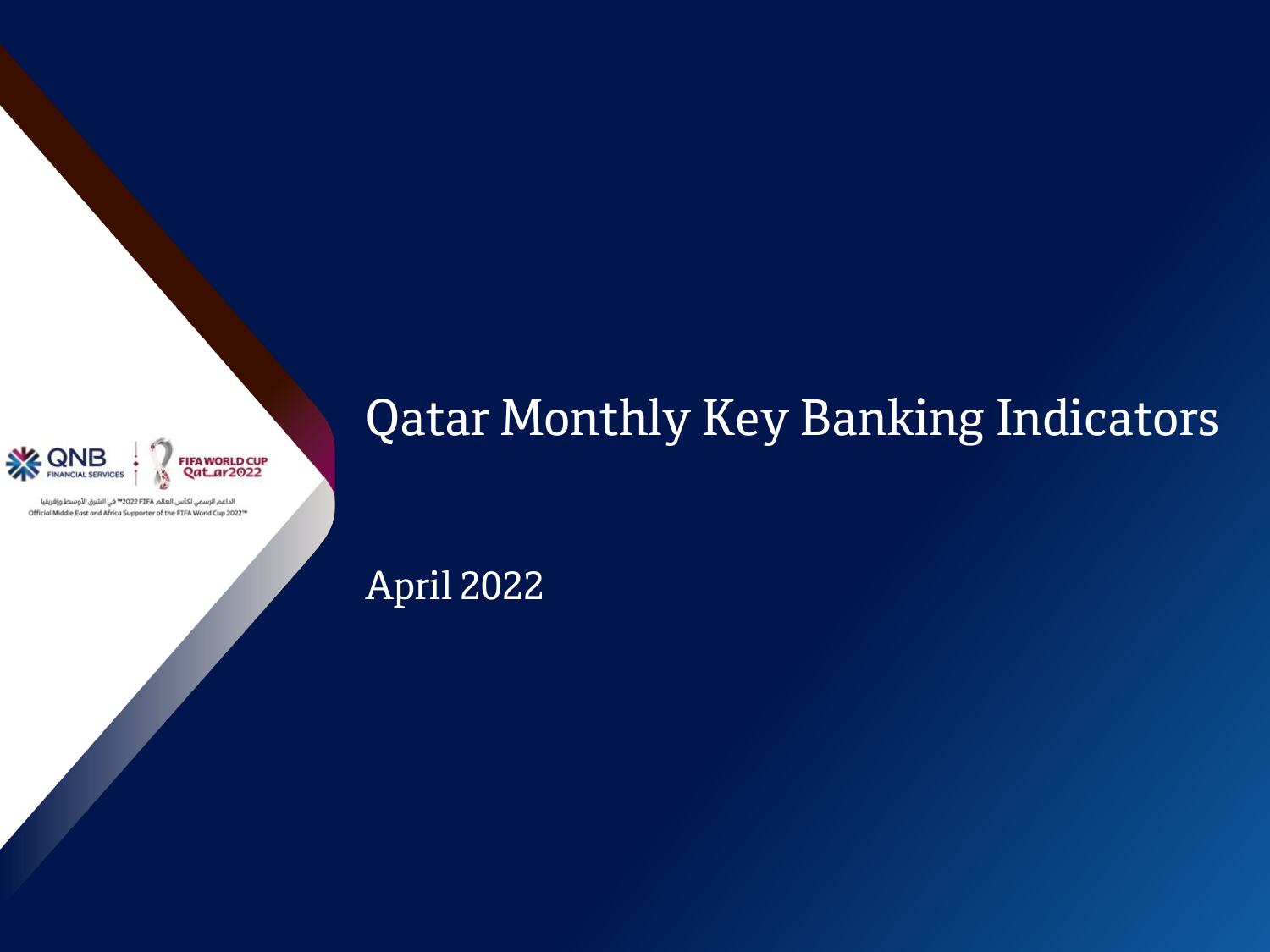### **Contents**

| <b>Commercial Banks Credit Facilities</b>    | 3              |
|----------------------------------------------|----------------|
| <b>Commercial Banks Deposits</b>             | $\overline{4}$ |
| <b>Loans to Deposits Ratio</b>               | 5              |
| Net Interbank Position                       | 6              |
| <b>Key Monthly Banking Sector Statistics</b> | 7              |

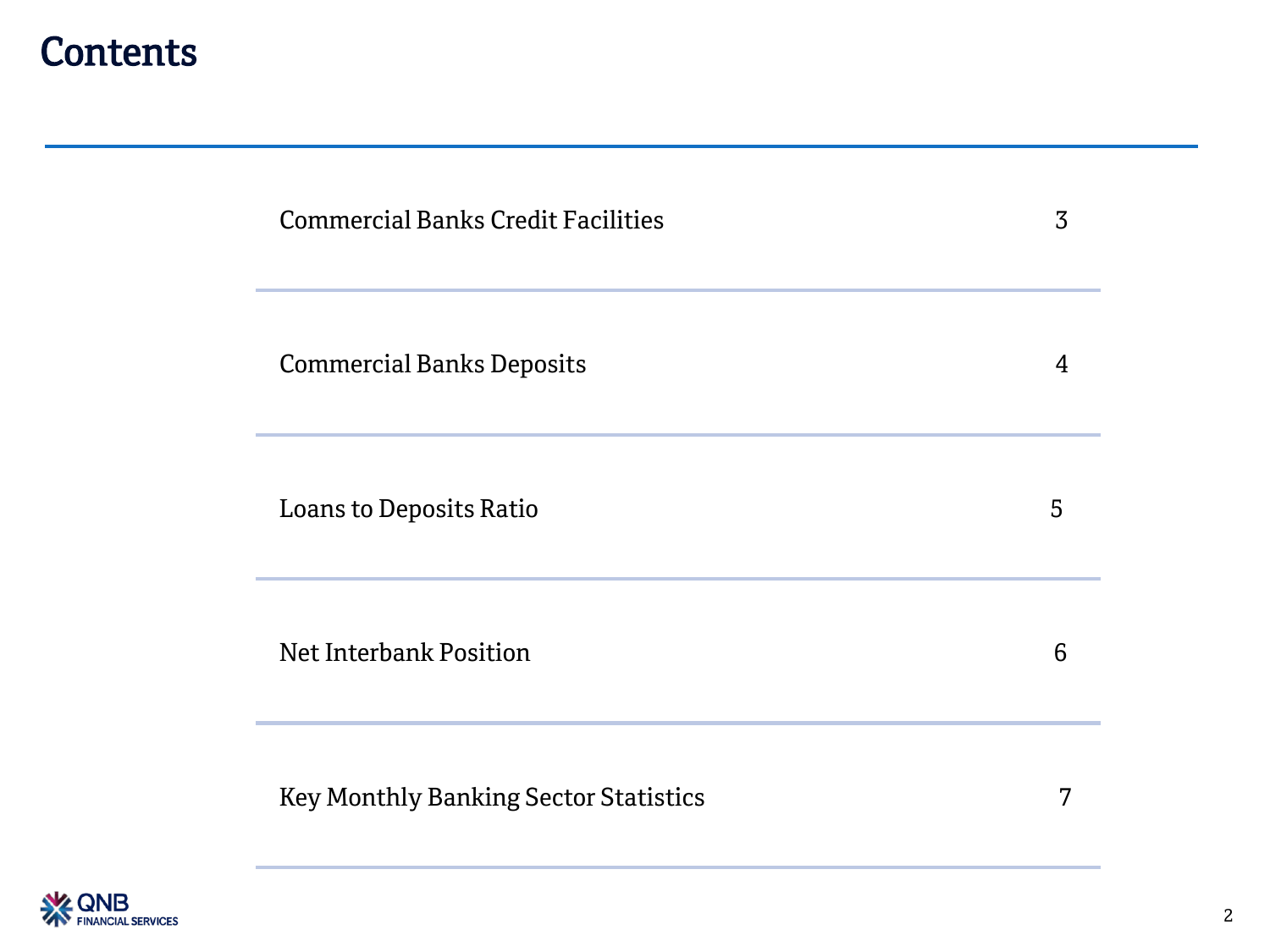# Commercial Banks Credit Facilities

### As at April 2022





- Loans declined by 0.4% during April 2022 to QR1,210.6bn
- Loans drop in April 2022 was due to a decline by 1.4% from the public sector and 3.5% from outside Qatar
- Loans have so far declined by 0.5% in 2022, compared to a growth of 7.8% in 2021. Loans grew by an average 7.6% over the past five years (2017-2021)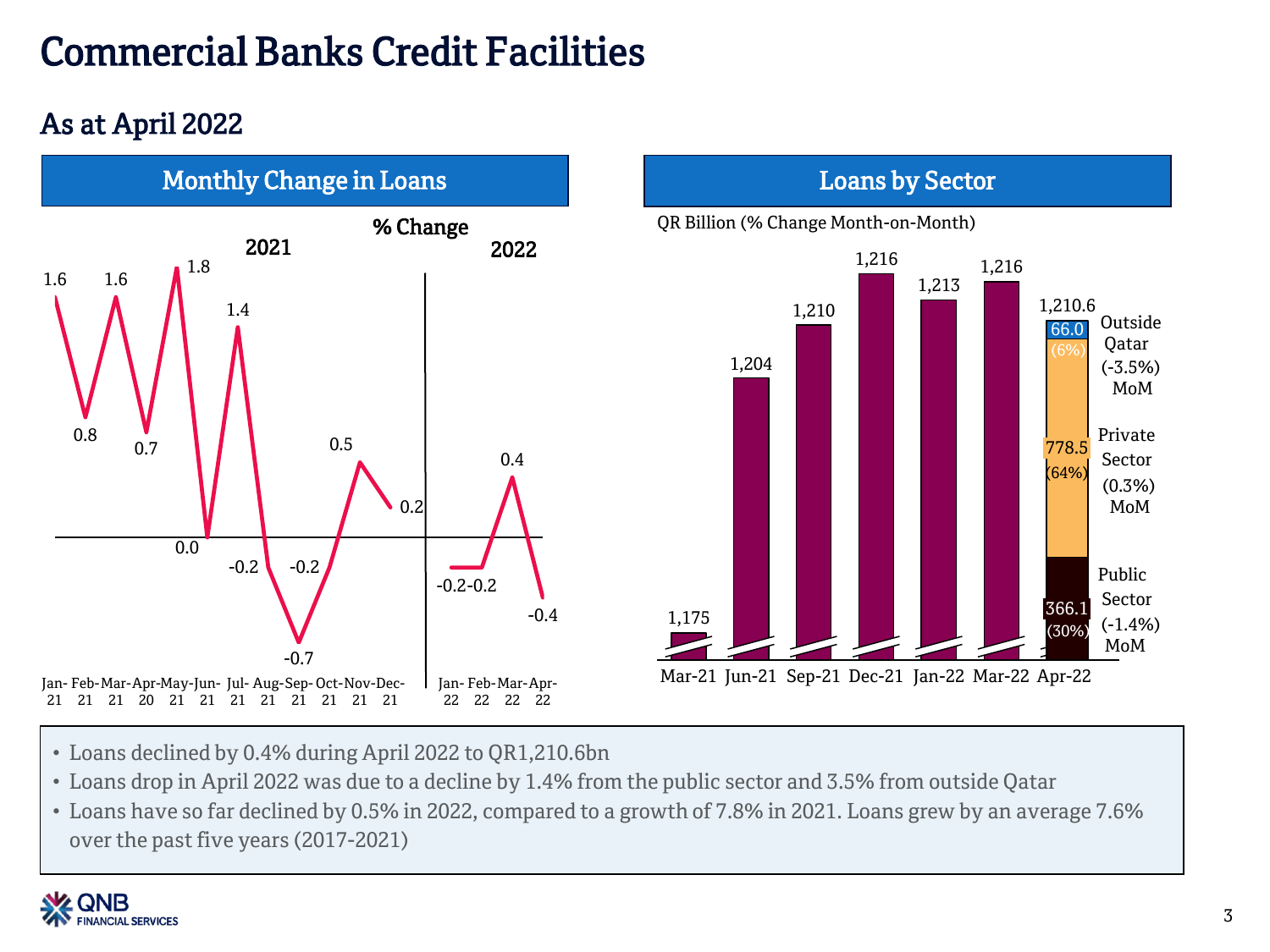## Commercial Banks Deposits

### As at April 2022



- Deposits went down by 1.2% during April 2022 to QR956.1bn
- Deposits decline in April 2022 was mainly due to a 6.5% cutback in non-resident deposits
- Deposits have so far gone down by 1.9% in 2022, compared to a growth of 7.6% in 2021. Deposits grew by an average 6.1% over the past five years (2017-2021)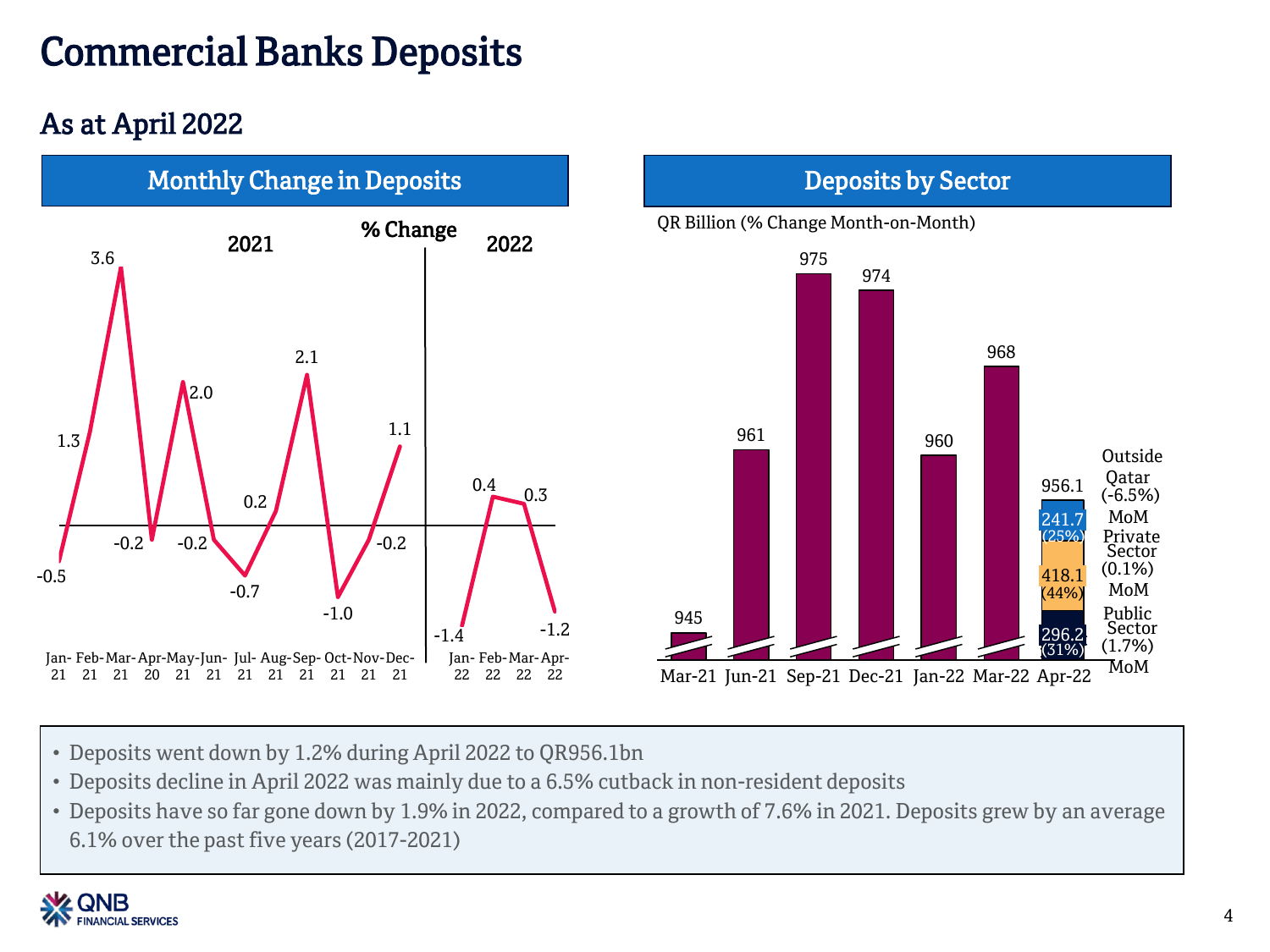### Loans to Deposits Ratio

#### As at April 2022



• Loans to Deposits ratio went up during the month to 126.6% as at April 2022

• Loans declined by 0.4% in April 2022 to QR1,210.6bn, while Deposits went down by 1.2% in April 2022 to QR956.1bn

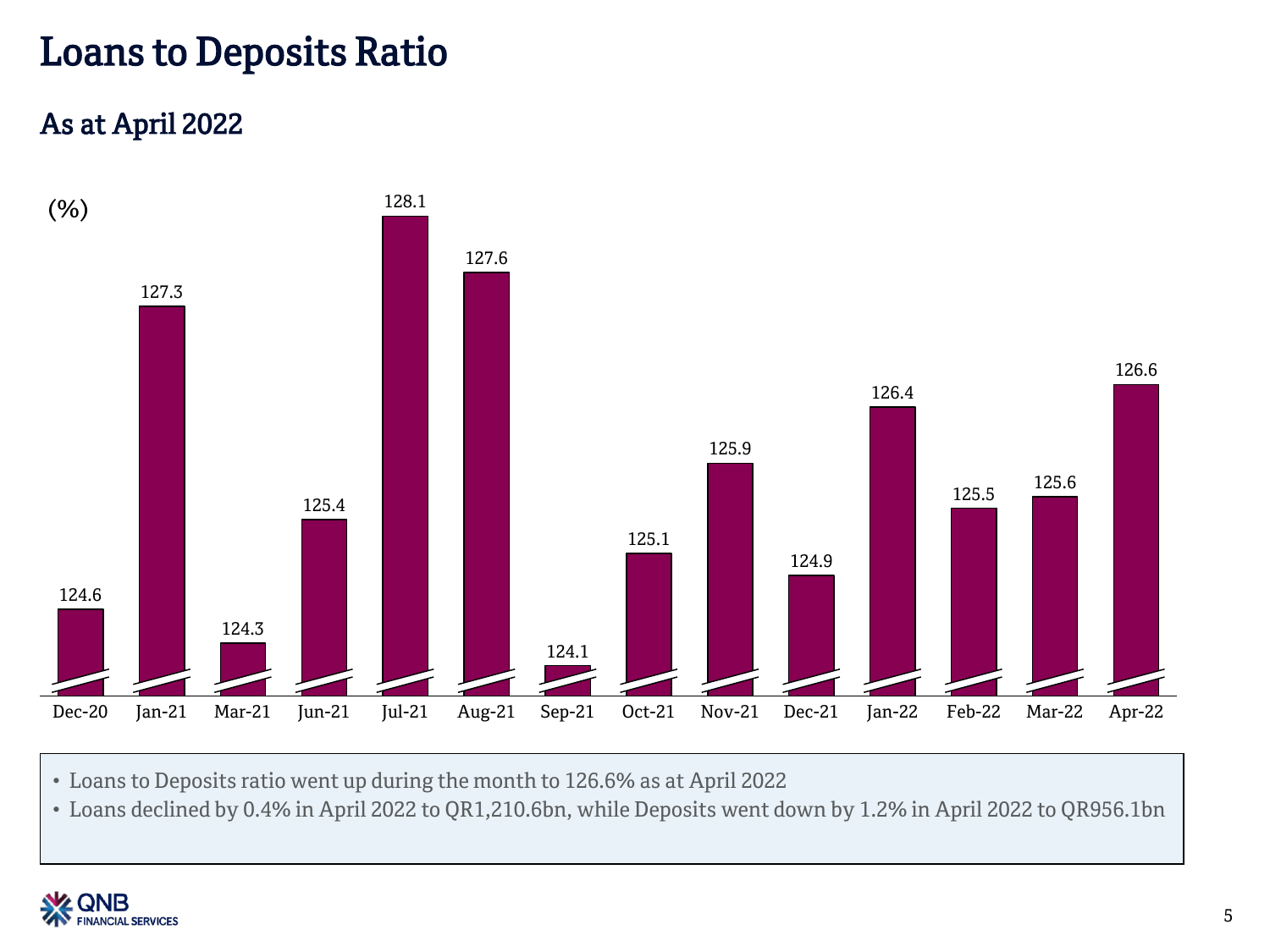## Net Interbank Position

### As at April 2022



- The Net Interbank Position was at a negative QR254bn as at April 2022
- Due from Banks totaled QR156.6bn as at April 2022
- Due to Banks totaled QR410.9bn as at April 2022
- Due to Banks Abroad reached a high of QR372.0bn in March 2022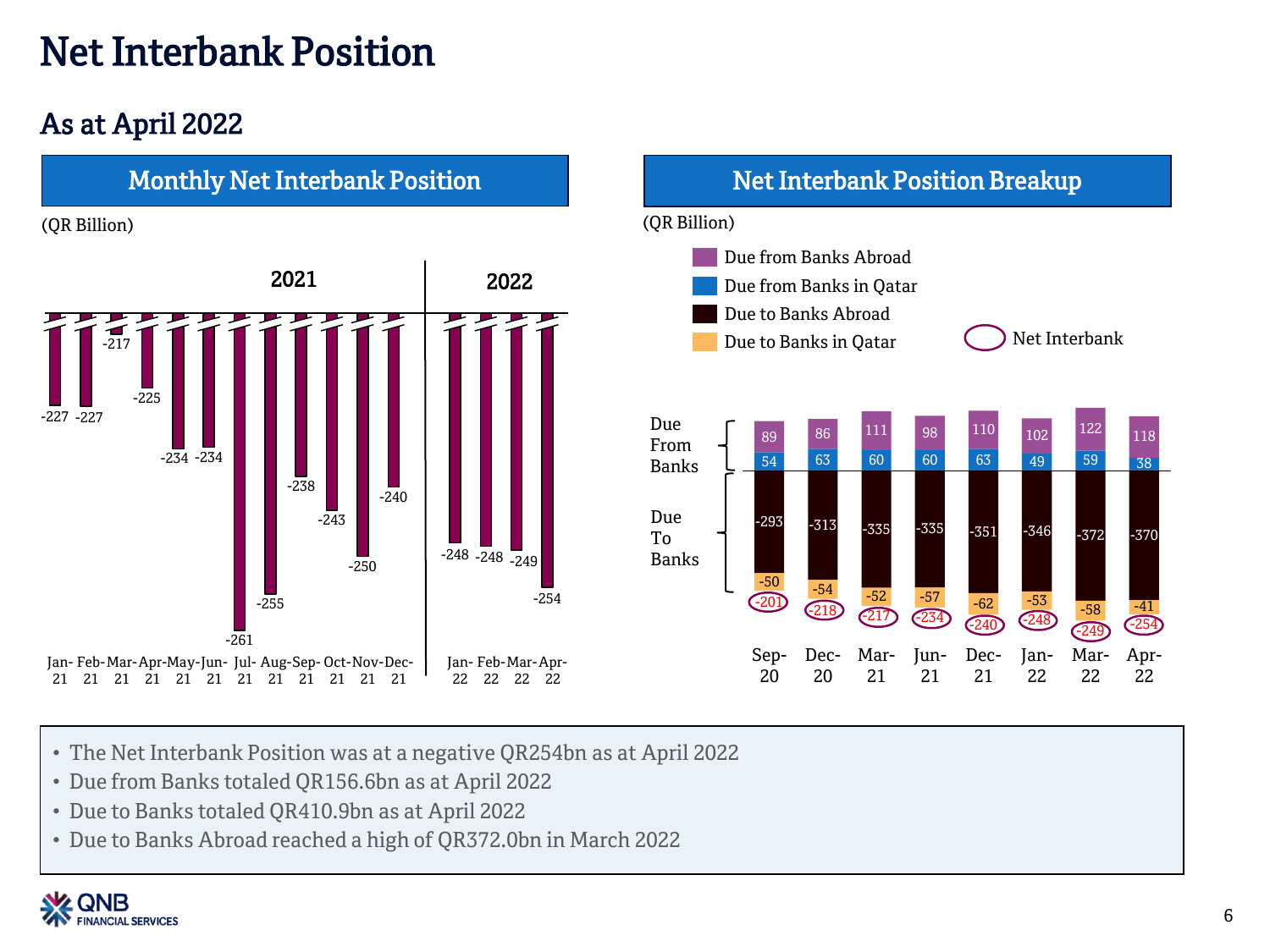## Key Monthly Banking Sector Statistics

#### As at April 2022

| (In QR mn)                                  | <b>Dec-20</b>     | $Mar-21$           | $Jun-21$           | $Sep-21$           | <b>Dec-21</b>     | $Jan-22$           | <b>Feb-22</b>     | <b>Mar-22</b>      |                   | Apr-22 Change MoM | Change 2022      |
|---------------------------------------------|-------------------|--------------------|--------------------|--------------------|-------------------|--------------------|-------------------|--------------------|-------------------|-------------------|------------------|
| <b>Total Assets</b>                         | 1,682,173         | 1,748,151          | 1,768,590          | 1,781,583          | 1,827,421         | 1,801,034          | 1,817,898         | 1,832,461          | 1,812,369         | $-1.1%$           | $-0.8%$          |
| Total Credit (Loans)                        | 1,128,710         | 1,174,586          | 1,204,294          | 1,210,451          | 1,216,442         | 1,213,409          | 1,210,758         | 1,215,535          | 1,210,597         | $-0.4%$           | $-0.5%$          |
| <b>Total Deposits</b>                       | 905,509           | 945,181            | 960,625            | 975,498            | 974,109           | 960,168            | 964,489           | 967,688            | 956,067           | $-1.2%$           | $-1.9%$          |
| <b>Loan to Deposit Ratio</b>                | 125%              | 124%               | 125%               | 124%               | 125%              | 126%               | 126%              | 126%               | 127%              |                   |                  |
| Credit Facilities (Geographic)              |                   |                    |                    |                    |                   |                    |                   |                    |                   |                   |                  |
| <b>Total Domestic Credit</b>                | 1,053,285         | 1,099,651          | 1,133,738          | 1,140,389          | 1,146,473         | 1,144,183          | 1,141,738         | 1,147,156          | 1,144,611         | $-0.2%$           | $-0.2%$          |
| <b>Total International Credit</b>           | 75,425            | 74,934             | 70,556             | 70,062             | 69,969            | 69,227             | 69,020            | 68,379             | 65,987            | $-3.5%$           | $-5.7%$          |
| Domestic Credit Facilities - Public Sector  |                   |                    |                    |                    |                   |                    |                   |                    |                   |                   |                  |
|                                             |                   |                    |                    |                    |                   |                    |                   |                    |                   |                   |                  |
| Government<br>Government Institutions       | 136,798           | 165,435<br>206,925 | 173,112<br>207,604 | 157,830<br>212,361 | 142,258           | 135,435<br>220,392 | 129,473           | 131,327<br>219,484 | 127,425           | $-3.0%$<br>0.0%   | $-10.4%$<br>0.4% |
| Semi-Government Institutions                | 196,989<br>19,085 | 19,182             | 17,767             | 17,933             | 218,665<br>18,730 | 18,970             | 220,441<br>19,155 | 20,356             | 219,498<br>19,227 | $-5.5%$           | 2.7%             |
| <b>Total Domestic Public Sector Credit</b>  | 352,872           |                    | 398,483            | 388,123            | 379,652           | 374,796            | 369,069           |                    | 366,150           | $-1.4%$           | $-3.6%$          |
|                                             |                   | 391,542            |                    |                    |                   |                    |                   | 371,167            |                   |                   |                  |
| Domestic Credit Facilities - Private Sector |                   |                    |                    |                    |                   |                    |                   |                    |                   |                   |                  |
| General Trade                               | 146,861           | 146,855            | 155,672            | 158,165            | 163,218           | 164,606            | 165,105           | 166,130            | 167,024           | 0.5%              | 2.3%             |
| Industry                                    | 16,869            | 17,163             | 21,293             | 19,502             | 19,736            | 19,885             | 20,041            | 19,997             | 19,863            | $-0.7%$           | 0.6%             |
| Contractors                                 | 37,694            | 38,127             | 39,368             | 41,729             | 41,937            | 41,673             | 40,908            | 41,048             | 40,936            | $-0.3%$           | $-2.4%$          |
| <b>Real Estate</b>                          | 152,691           | 157,032            | 158,721            | 161,476            | 161,006           | 159,711            | 161,468           | 161,240            | 163,351           | 1.3%              | 1.5%             |
| <b>Consumption &amp; Others</b>             | 158,169           | 162,695            | 166,324            | 159,528            | 163,140           | 164,150            | 164,300           | 166,368            | 167,562           | 0.7%              | 2.7%             |
| Services                                    | 188,128           | 186,236            | 193,877            | 211,866            | 217,784           | 219,361            | 220,847           | 221,208            | 219,724           | $-0.7%$           | 0.9%             |
| <b>Total Domestic Private Sector Credit</b> | 700,413           | 708,109            | 735,255            | 752,265            | 766,821           | 769,386            | 772,669           | 775,990            | 778,461           | 0.3%              | 1.5%             |
| Deposit Details (Geographic)                |                   |                    |                    |                    |                   |                    |                   |                    |                   |                   |                  |
| <b>Resident Deposits</b>                    | 660,351           | 678,937            | 688,906            | 692,643            | 693,441           | 688,328            | 698,297           | 709,226            | 714,345           | 0.7%              | 3.0%             |
| Non-resident Deposits                       | 245,158           | 266,244            | 271,719            | 282,855            | 280,669           | 271,840            | 266,192           | 258,462            | 241,722           | $-6.5%$           | $-13.9%$         |
|                                             |                   |                    |                    |                    |                   |                    |                   |                    |                   |                   |                  |
| Deposits - Public Sector (Domestic)         |                   |                    |                    |                    |                   |                    |                   |                    |                   |                   |                  |
| Government                                  | 74,255            | 82,558             | 87,010             | 90,587             | 100,382           | 93,909             | 84,825            | 94,997             | 95,356            | 0.4%              | $-5.0%$          |
| <b>Government Institutions</b>              | 156,018           | 163,374            | 170,505            | 165,088            | 151,649           | 149,535            | 158,765           | 158,649            | 162,472           | 2.4%              | 7.1%             |
| Semi Government Institutions                | 33,016            | 32,831             | 34,357             | 37,635             | 36,644            | 37,228             | 35,943            | 37,700             | 38,368            | 1.8%              | 4.7%             |
| Total Public Sector Deposit                 | 263,289           | 278,763            | 291,872            | 293,310            | 288,676           | 280,672            | 279,532           | 291,346            | 296,196           | 1.7%              | 2.6%             |
| Deposits - Private Sector (Domestic)        |                   |                    |                    |                    |                   |                    |                   |                    |                   |                   |                  |
| Personal                                    | 216,119           | 222,777            | 220,980            | 221,481            | 219,268           | 222,728            | 226,019           | 226,746            | 226,667           | 0.0%              | 3.4%             |
| Companies & Institutions                    | 180,942           | 177,398            | 176,054            | 177,852            | 185,497           | 184,928            | 192,746           | 191,134            | 191,482           | 0.2%              | 3.2%             |
| Total Private Sector Deposit                | 397,062           | 400,175            | 397,034            | 399,333            | 404,765           | 407,656            | 418,764           | 417,880            | 418,149           | 0.1%              | 3.3%             |
|                                             |                   |                    |                    |                    |                   |                    |                   |                    |                   |                   |                  |

Source: QCB